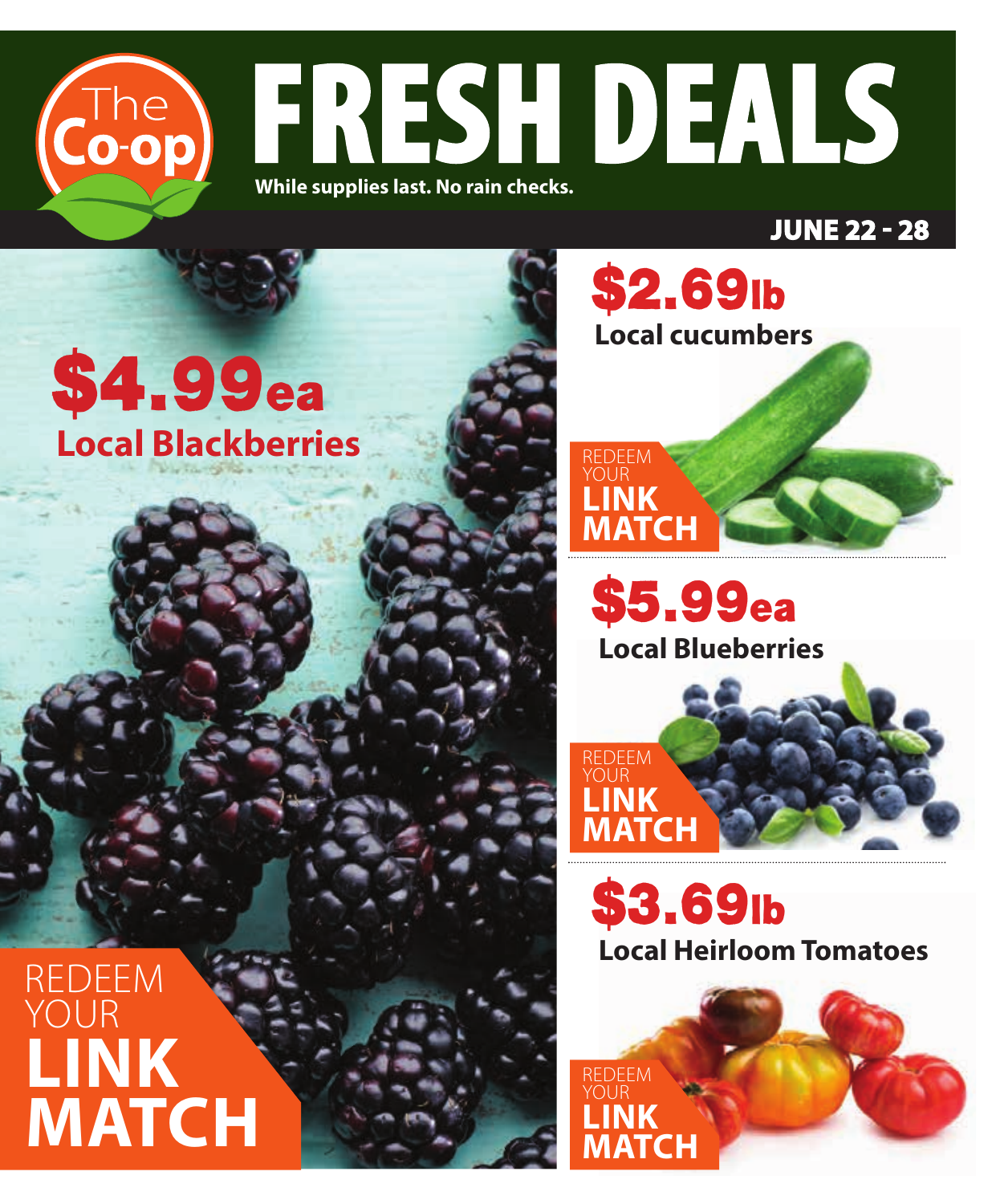## DELI



# $$3.29_{\rm{ea}} \qquad $6.99_{\rm{lb}} \qquad $0.99_{\rm{ea}}$

### OASIS MEDITERRANEAN CUISINE **Roasted Garlic**

**Hommus** Reg. 3.79 • 10 oz





\$6.99lb CO-OP DELI

**Israeli Salad** Reg. 7.99 lb



CO-OP BAKERY **Mom's Fudge Brownies**

Reg. 1.49 ea



NIMAN RANCH **Spicy Italian Pork Sausage**  Reg. 7.99 ea • 12 oz \$5.99



MAPLE LEAF **Boneless Duck Breast** Reg. 11.49 • 5 oz  $$10.49_{\mathrm{ea}}$ 



KALAHARI **Air Dried Beef Chips** Reg. 4.49 ea • 1 oz \$3.79ea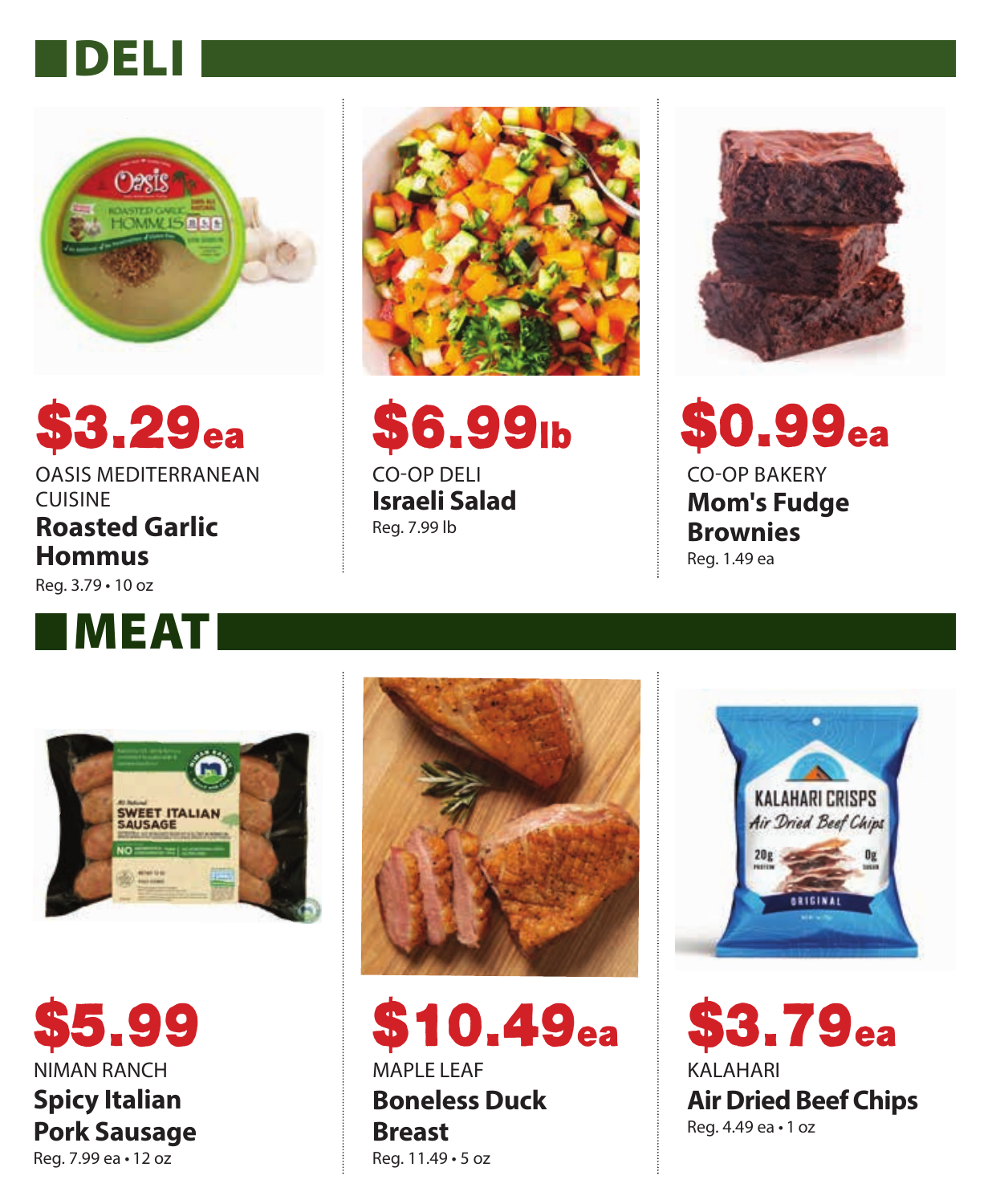## **GROCERY**



**Bulgur Wheat**

Reg. 2.99 lb



WONDER MELON

**Watermelon Juice** Reg. 2.99 ea · 8.45 fl oz

 $\boldsymbol{52.49_\text{ea}}$ 

**Organic** 



MEISTER CHEESE CO. **Pepper Jack Cheese** Reg. 12.99 • 16 oz \$10.99ea



MONK FRUIT **Monk Fruit in the Raw** Reg. 4.99 ea • 40 pks \$3.79



**TOFURKY Beer Brats or Italian Sausage** Reg. 599 ea • 14 oz \$4.79ea